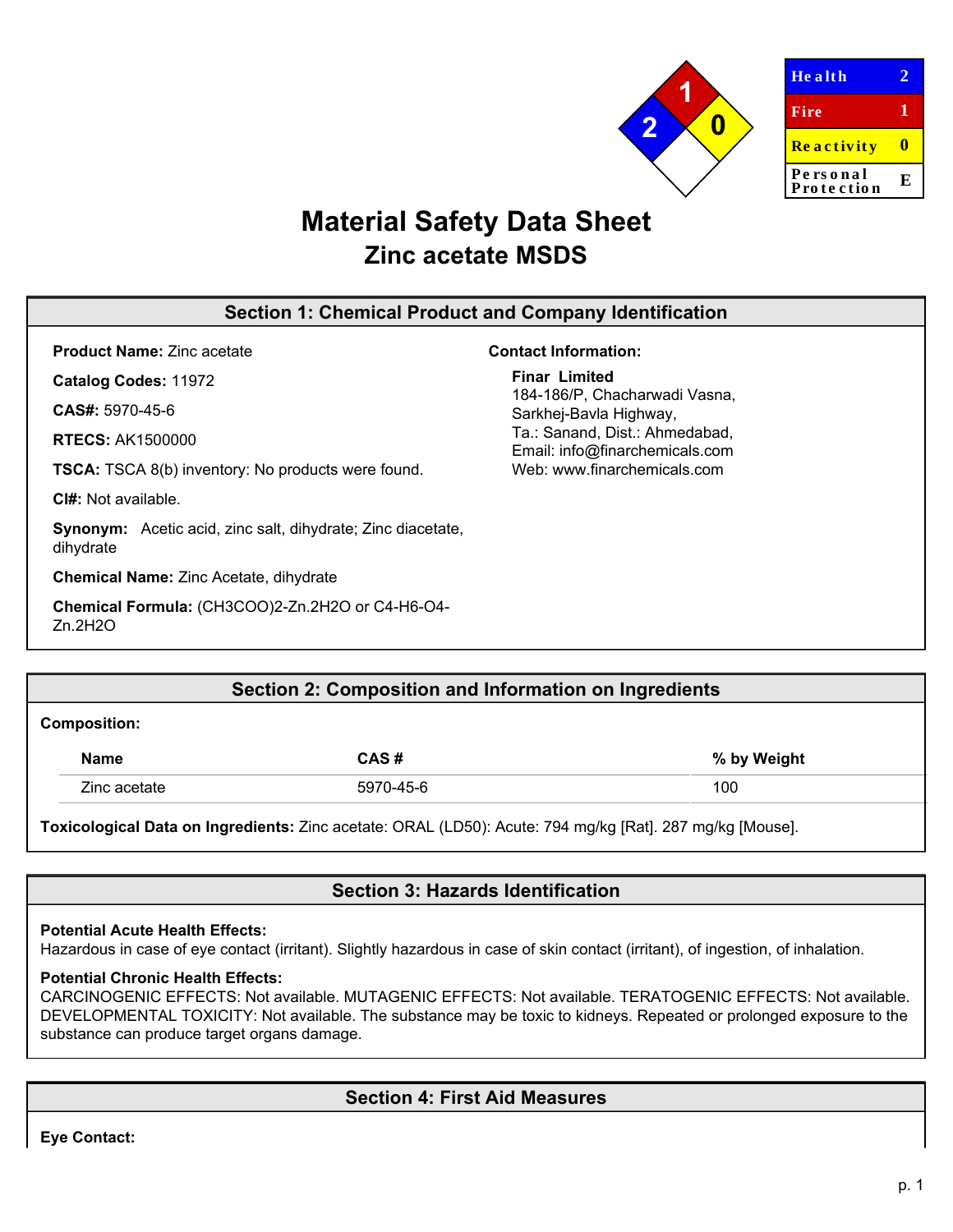Check for and remove any contact lenses. In case of contact, immediately flush eyes with plenty of water for at least 15 minutes. Cold water may be used. Get medical attention.

## **Skin Contact:**

Wash with soap and water. Cover the irritated skin with an emollient. Get medical attention if irritation develops. Cold water may be used.

## **Serious Skin Contact:** Not available.

## **Inhalation:**

If inhaled, remove to fresh air. If not breathing, give artificial respiration. If breathing is difficult, give oxygen. Get medical attention.

**Serious Inhalation:** Not available.

## **Ingestion:**

Do NOT induce vomiting unless directed to do so by medical personnel. Never give anything by mouth to an unconscious person. If large quantities of this material are swallowed, call a physician immediately. Loosen tight clothing such as a collar, tie, belt or waistband.

**Serious Ingestion:** Not available.

# **Section 5: Fire and Explosion Data**

**Flammability of the Product:** May be combustible at high temperature.

**Auto-Ignition Temperature:** Not available.

**Flash Points:** Not available.

**Flammable Limits:** Not available.

**Products of Combustion:** These products are carbon oxides (CO, CO2). Some metallic oxides.

**Fire Hazards in Presence of Various Substances:** Slightly flammable to flammable in presence of heat.

#### **Explosion Hazards in Presence of Various Substances:**

Risks of explosion of the product in presence of mechanical impact: Not available. Risks of explosion of the product in presence of static discharge: Not available.

## **Fire Fighting Media and Instructions:**

SMALL FIRE: Use DRY chemical powder. LARGE FIRE: Use water spray, fog or foam. Do not use water jet.

**Special Remarks on Fire Hazards:** When heated to decomposition it emits acrid smoke and irritating fumes of zinc oxide.

**Special Remarks on Explosion Hazards:** Not available.

# **Section 6: Accidental Release Measures**

## **Small Spill:**

Use appropriate tools to put the spilled solid in a convenient waste disposal container. Finish cleaning by spreading water on the contaminated surface and dispose of according to local and regional authority requirements.

## **Large Spill:**

Use a shovel to put the material into a convenient waste disposal container. Finish cleaning by spreading water on the contaminated surface and allow to evacuate through the sanitary system.

# **Section 7: Handling and Storage**

## **Precautions:**

Keep away from heat. Keep away from sources of ignition. Ground all equipment containing material. Do not ingest. Do not breathe dust. Avoid contact with eyes. Wear suitable protective clothing. If ingested, seek medical advice immediately and show the container or the label. Keep away from incompatibles such as oxidizing agents.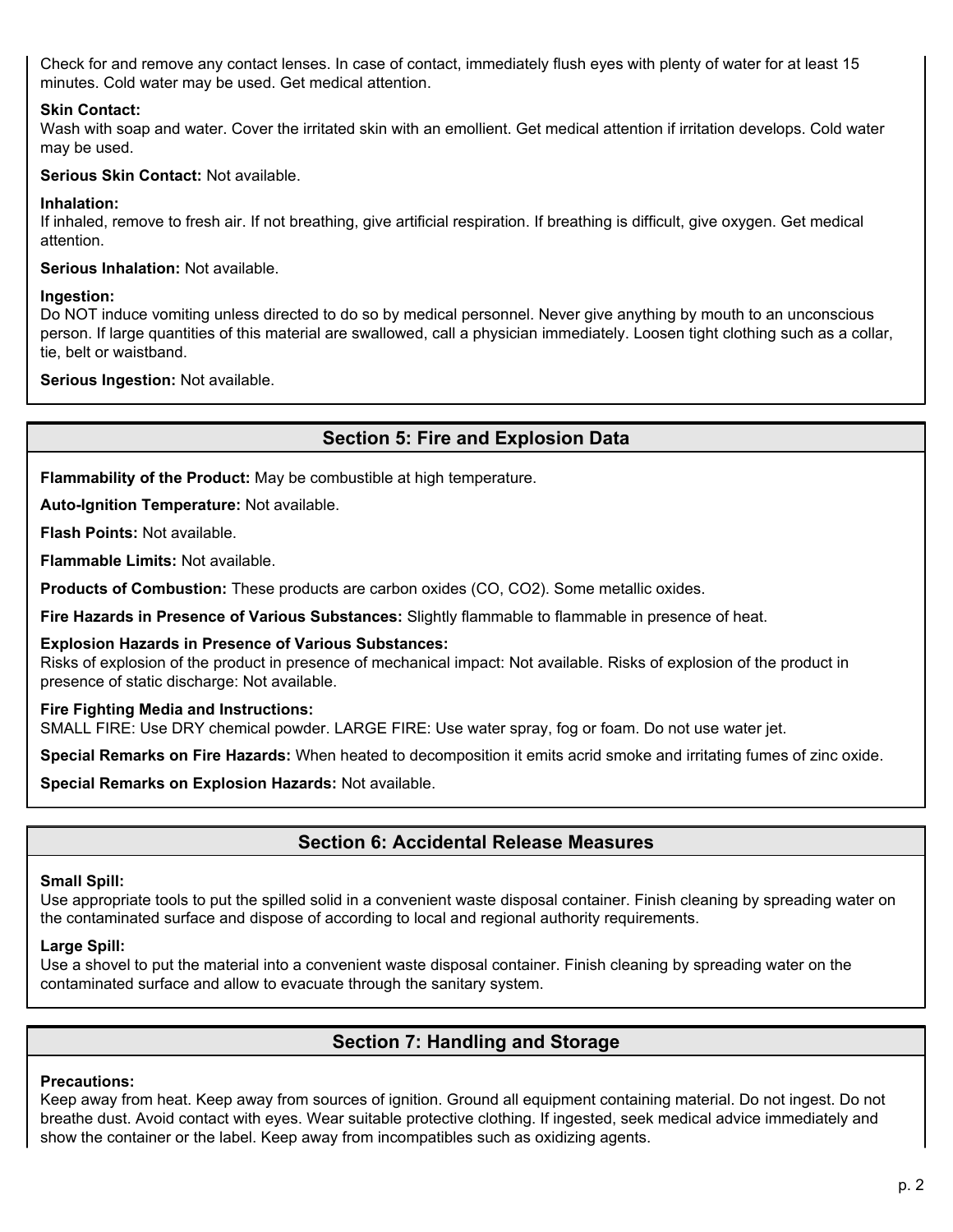## **Section 8: Exposure Controls/Personal Protection**

#### **Engineering Controls:**

Use process enclosures, local exhaust ventilation, or other engineering controls to keep airborne levels below recommended exposure limits. If user operations generate dust, fume or mist, use ventilation to keep exposure to airborne contaminants below the exposure limit.

#### **Personal Protection:**

Splash goggles. Lab coat. Dust respirator. Be sure to use an approved/certified respirator or equivalent. Gloves.

## **Personal Protection in Case of a Large Spill:**

Splash goggles. Full suit. Dust respirator. Boots. Gloves. A self contained breathing apparatus should be used to avoid inhalation of the product. Suggested protective clothing might not be sufficient; consult a specialist BEFORE handling this product.

**Exposure Limits:** Not available.

## **Section 9: Physical and Chemical Properties**

**Physical state and appearance:** Solid. (slightly efflorescent )

**Odor:** vinegar-like (acetous) (Slight.)

**Taste:** Astringent.

**Molecular Weight:** 219.5 g/mole

**Color:** White.

**pH (1% soln/water):** Not available.

**Boiling Point:** Not available.

**Melting Point:** 237°C (458.6°F)

**Critical Temperature:** Not available.

**Specific Gravity:** 1.735 (Water = 1)

**Vapor Pressure:** Not applicable.

**Vapor Density:** Not available.

**Volatility:** Not available.

**Odor Threshold:** Not available.

**Water/Oil Dist. Coeff.:** Not available.

**Ionicity (in Water):** Not available.

**Dispersion Properties:** See solubility in water.

#### **Solubility:**

Easily soluble in hot water. Soluble in cold water. Solubility in water: 1 gram dissolves in 2.3 ml water, 1.6 ml boiling water. Solubility in alcohol: 1 gram dissolves in 30 ml alcohol, 1 ml boiling alcohol.

# **Section 10: Stability and Reactivity Data**

**Stability:** The product is stable.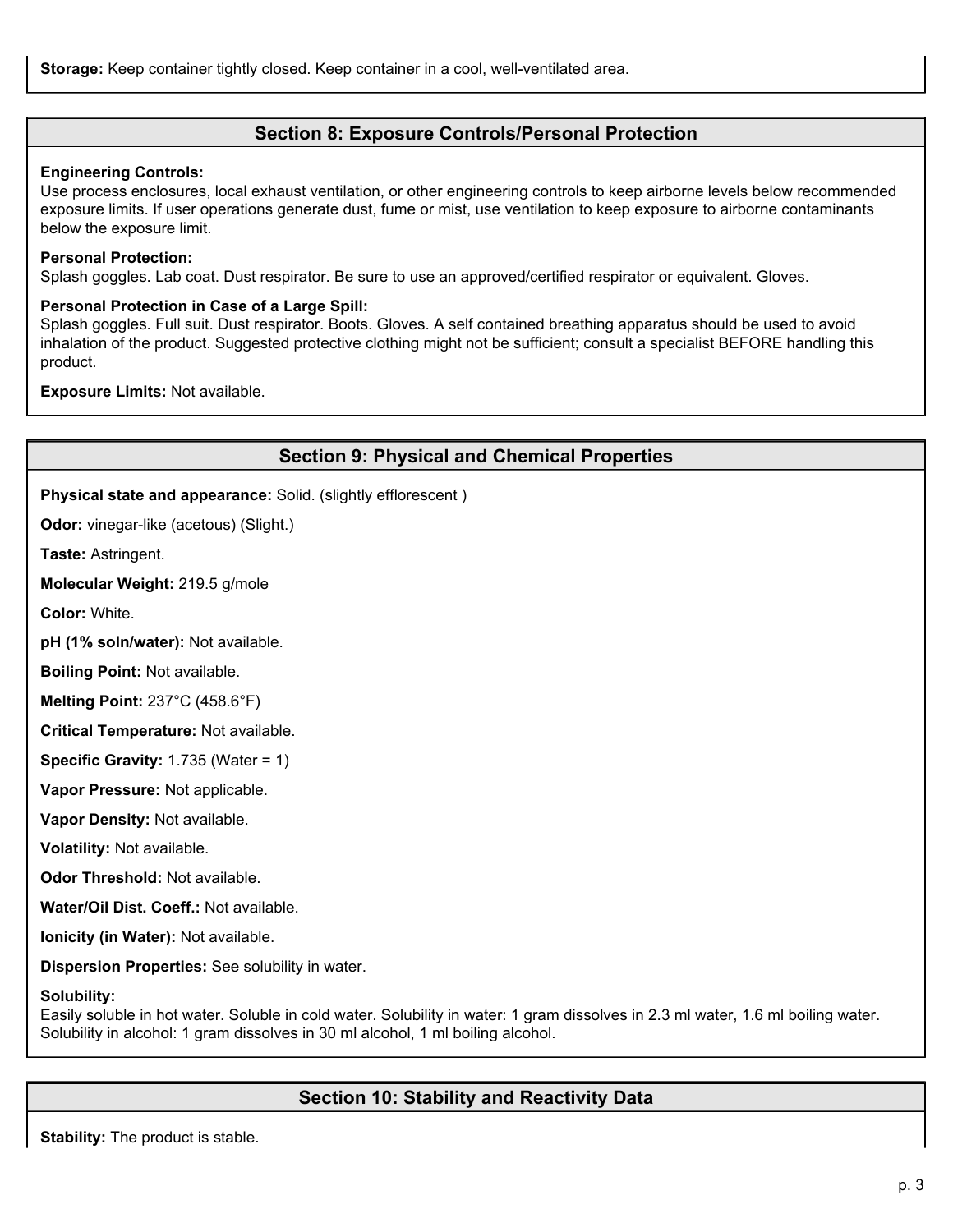**Instability Temperature:** Not available.

**Conditions of Instability:** Excess heat, incompatible materials

**Incompatibility with various substances:** Reactive with oxidizing agents.

**Corrosivity:** Non-corrosive in presence of glass.

**Special Remarks on Reactivity:** Loses 2H2O at 100 deg. C.

**Special Remarks on Corrosivity:** Not available.

**Polymerization:** Will not occur.

# **Section 11: Toxicological Information**

**Routes of Entry:** Inhalation. Ingestion.

**Toxicity to Animals:** Acute oral toxicity (LD50): 287 mg/kg [Mouse].

**Chronic Effects on Humans:** May cause damage to the following organs: kidneys.

**Other Toxic Effects on Humans:** Slightly hazardous in case of skin contact (irritant), of ingestion, of inhalation.

**Special Remarks on Toxicity to Animals:** Not available.

**Special Remarks on Chronic Effects on Humans:**

May affect genetic material (mutagenic). May cause adverse reproductive effects based on animal test data

## **Special Remarks on other Toxic Effects on Humans:**

Acute Potential Health Effects: Skin: May cause skin irritation. Eyes: Causes eye irritation. Ingestion: May be harmful if swallowed. May cause irritation of the digestive tract. Symptoms may include stomach cramps, stricture of the esophagus, nausea, vomiting. Inhalation: May cause respiratory tract (nose, throat) irritation causing coughing, and wheezing. Chronic Potential Health Effects: Ingestion: Prolonged or repeated ingestion may affect the blood, urinary system (kidneys).

# **Section 12: Ecological Information**

**Ecotoxicity:** Not available.

**BOD5 and COD:** Not available.

**Products of Biodegradation:**

Possibly hazardous short term degradation products are not likely. However, long term degradation products may arise.

**Toxicity of the Products of Biodegradation:** The products of degradation are less toxic than the product itself.

**Special Remarks on the Products of Biodegradation:** Not available.

# **Section 13: Disposal Considerations**

## **Waste Disposal:**

Waste must be disposed of in accordance with federal, state and local environmental control regulations.

# **Section 14: Transport Information**

**DOT Classification:** Not a DOT controlled material (United States).

**Identification:** Not applicable.

**Special Provisions for Transport:** Not applicable.